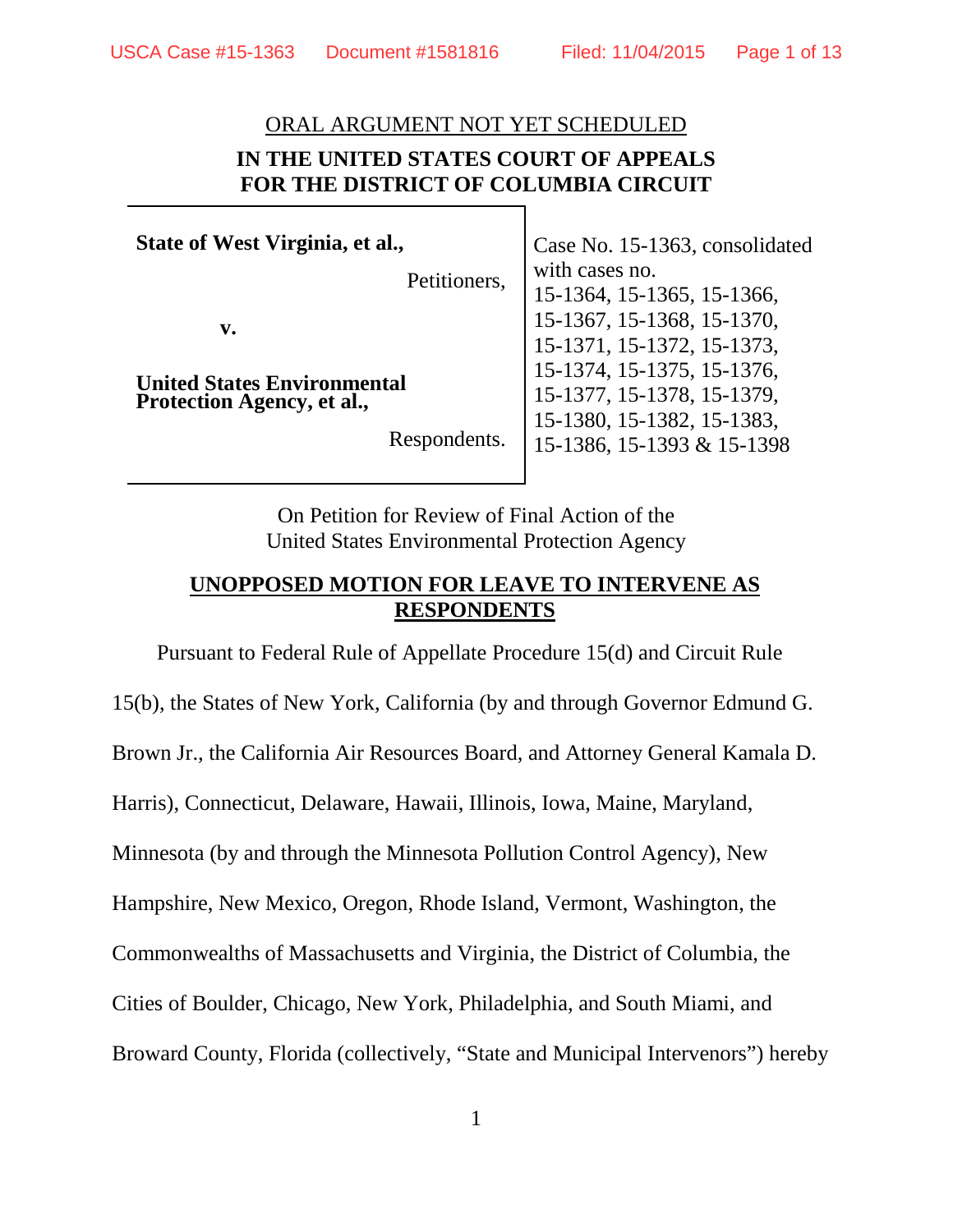move for leave to intervene in support of respondents Environmental Protection Agency, et al. ("EPA") in these consolidated cases, for the reasons set forth below:

1. These consolidated cases petition this Court for review of EPA's final action, published in the Federal Register at 80 Fed. Reg. 64,661 on October 23, 2015, and titled "Carbon Pollution Emission Guidelines for Existing Stationary Sources: Electric Utility Generating Units" (the "Clean Power Plan"). EPA promulgated the Clean Power Plan pursuant to its authority in section 111(d) of the Clean Air Act. 42 U.S.C. § 7411(d).

2. The Clean Power Plan requires states to implement standards to reduce greenhouse gas emissions from fossil-fueled power plants, the country's largest source of such emissions. These emission reductions will help prevent and mitigate harms that climate change poses to human health and the environment, including increased heat-related deaths, damaged coastal areas, disrupted ecosystems, more severe weather events, and longer and more frequent droughts. *See Massachusetts v. EPA*, 549 U.S. 497, 521 (2007); 74 Fed. Reg. 66,496, 66,523-66,536 (Dec. 15, 2009).

3. State and Municipal Intervenors have a compelling interest in defending the Clean Power Plan as a means to achieve their goal of preventing and mitigating climate change harms in their states and municipalities. In pursuit of this goal, State and Municipal Intervenors have taken significant steps to reduce greenhouse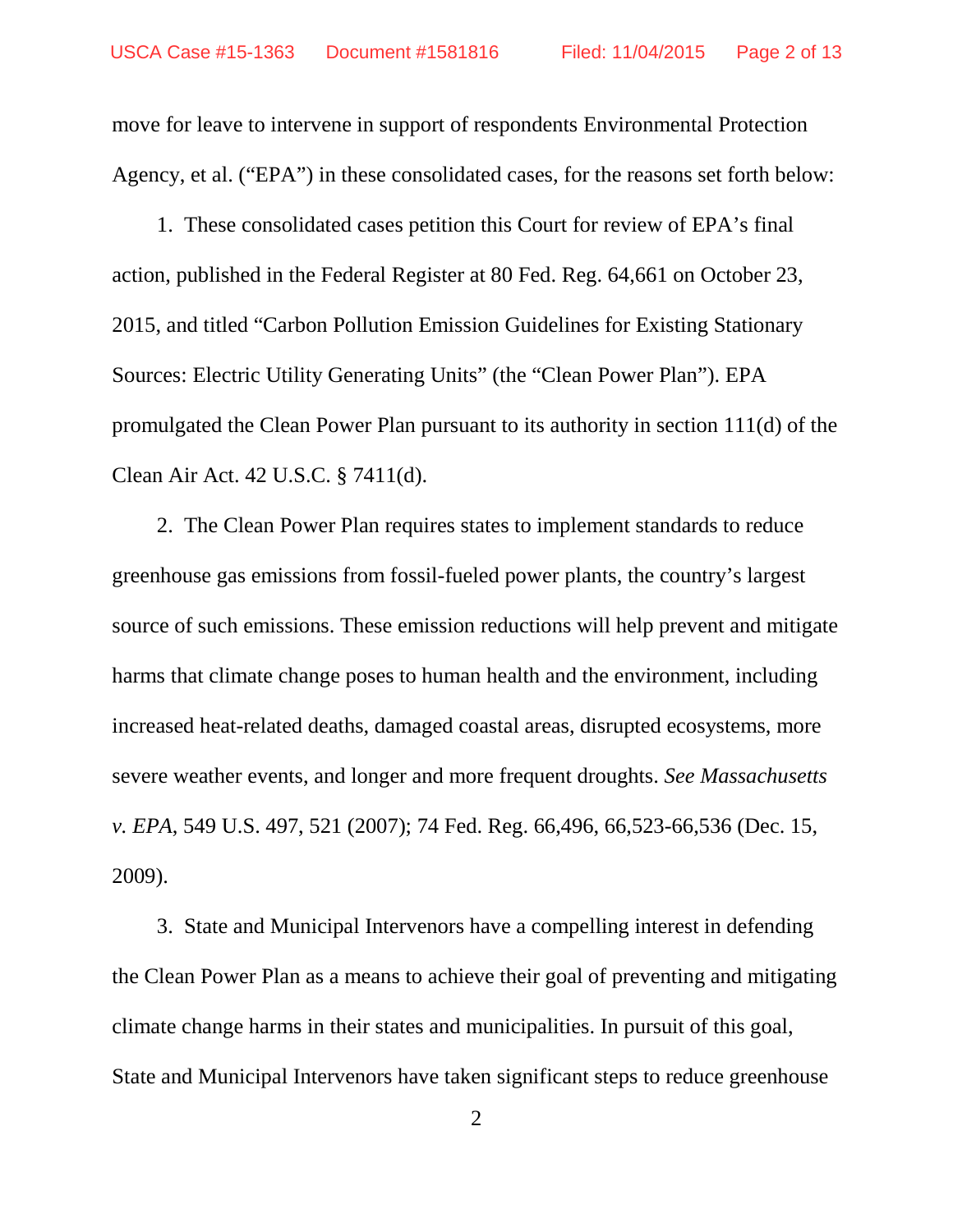gas emissions, including emissions from existing fossil-fueled power plants, in a variety of ways. Many states have enacted their own greenhouse gas emission limitations. *See*, *e.g.*, Cal. Code Regs. tit. 17, §§ 95801-96022; Conn. Gen. Stat. § 22a-200c & Conn. Agencies Regs. § 22a-174-31 (implementing nine-state Regional Greenhouse Gas Initiative)<sup>[1](#page-2-0)</sup>; N.Y. Comp. Codes R. & Regs. tit. 6, Part 251; Or. Rev. Stat. § 469.503(2); Wash. Rev. Code § 80.80.040(b). Many cities have similarly adopted measures to reduce their greenhouse gas emissions from the power sector. *See*, *e.g.*, City of Chicago, "Chicago Climate Action Plan" (2008), at 25-28 (committing to greenhouse gas reduction goal of 80 percent by 2050 and outlining reductions needed from the power sector to meet this goal); City of New York, "One New York: The Plan for a Strong and Just City" (2015), 166-71 (same)*.* Because the Clean Power Plan would further the State and Municipal Intervenors' goals and efforts, and would do so on a nationwide basis, State and Municipal Intervenors have a strong interest in defending the Clean Power Plan.

4. State and Municipal Intervenors also have an interest in these consolidated cases because many of them have participated extensively in the regulatory and judicial proceedings leading up to EPA's adoption of the Clean Power Plan. For

 $\overline{a}$ 

<span id="page-2-0"></span><sup>1</sup> *See also* Del. Code Ann. tit. 7, § 6043 & Del. Admin. Code tit. 7, ch. 1147; Me. Rev. Stat. Ann. tit. 38, ch. 3-B; Md. Code Ann., Envir., § 2–1002(g); Mass. Gen. Laws ch. 21A, § 22 & 310 Mass. Code Regs. 7.70; N.H. Rev. Stat. Ann. § 125-O:21; R.I. Gen. Laws. § 23-82-4; Vt. Stat. Ann. tit. 30, § 255.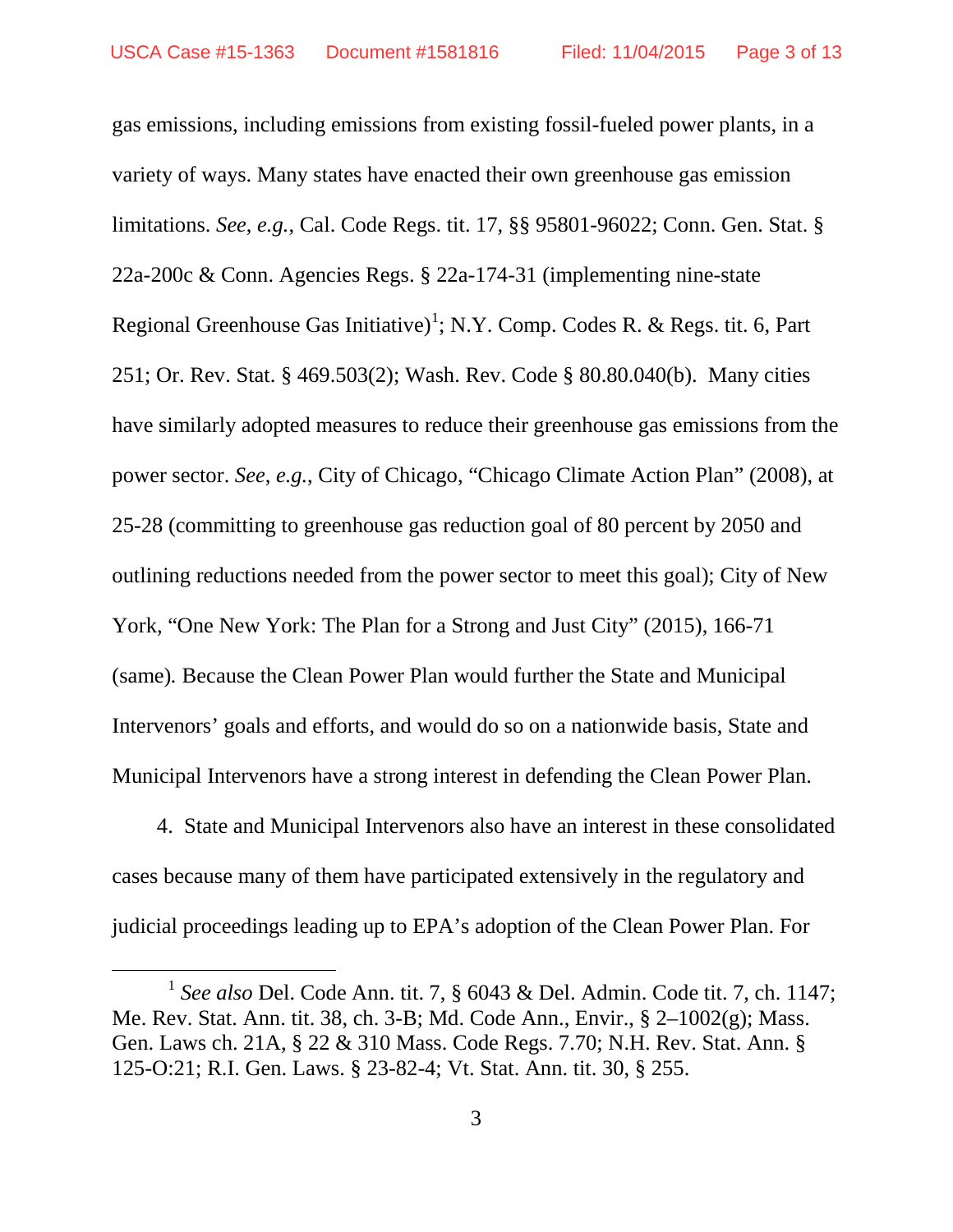example, several State and Municipal Intervenors brought the petition that led to *Massachusetts v. EPA*, and EPA's subsequent finding that greenhouse gases may reasonably be anticipated to endanger public health and welfare. *See* 74 Fed. Reg. 66,496. Several State and Municipal Intervenors also sued EPA to promptly establish carbon dioxide emission standards for power plants under section 111 of the Clean Air Act, 42 U.S.C. § 7411. *New York v. EPA* (D.C. Cir. No. 06-1322). Many State and Municipal Intervenors also submitted comments to EPA in advance of—and, later, in response to—the agency's proposal of the greenhouse gas emission standards at issue in these consolidated cases. And when that proposal was challenged in the D.C. Circuit, many State and Municipal Intervenors intervened in support of the agency's authority to finalize that proposal. *In re: Murray Energy Corp.* (D.C. Cir. No. 14-1112); *Murray Energy v. EPA* (D.C. Cir. No. 14-1151); *West Virginia v. EPA* (D.C. Cir. No. 14-1146). Several states and New York City also brought public-nuisance claims against the largest owners of fossil-fueled power plants. *Am. Elec. Power v. Connecticut*, 131 S. Ct. 2527, 2537 (2011) (finding plaintiffs' federal common law nuisance claims displaced by section 111(d) of the Clean Air Act, 42 U.S.C. § 7411(d)).

5. State and Municipal Intervenors' interests may not be adequately represented by the other parties to these consolidated cases. As representatives of the interests of their citizens, State and Municipal Intervenors' interests in these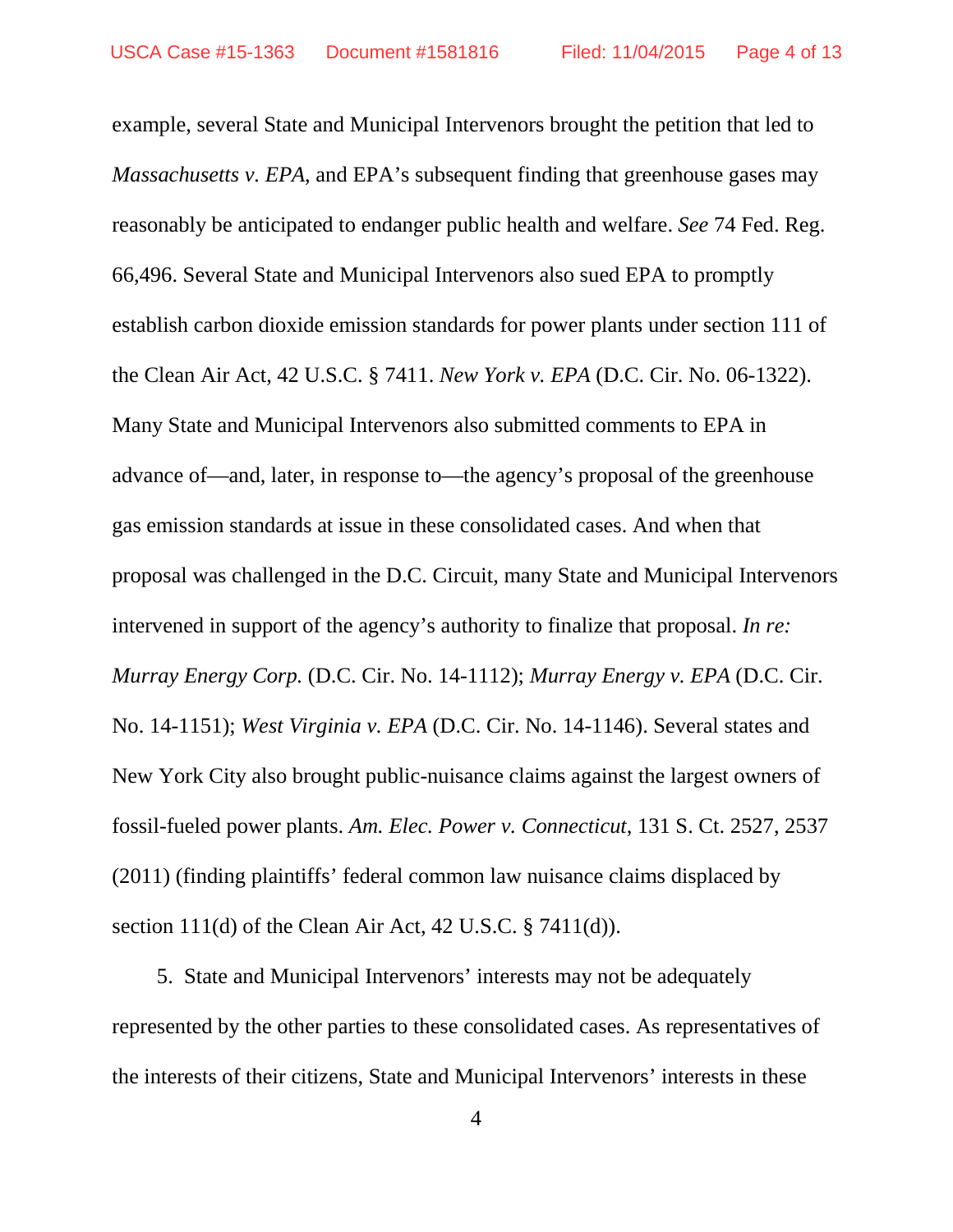consolidated cases differ from those of other parties. In addition, State and Municipal Intervenors have unique sovereign interests in limiting climate change pollution in order to prevent and mitigate loss and damage to publicly-owned coastal property, to protect public infrastructure, and to limit emergency response costs borne by the public. *See Massachusetts v. EPA*, 549 U.S. at 521-23. These interests have not always aligned with those of EPA, as shown by the historical efforts of many State and Municipal Intervenors to compel EPA to address climate change.

6. In addition, the Clean Power Plan imposes specific obligations on many of the undersigned states. As a result, State and Municipal Intervenors' interests in defending certain aspects of the Clean Power Plan, including the state-specific emission-reduction targets the Plan assigns and the compliance options it allows, are distinct from EPA's interests.

7. This motion is timely under Rule 15(d), because it is filed within 30 days of the petition for review in case no. 15-1363. Pursuant to Circuit Rule 15(b), this motion also constitutes a motion to intervene in all petitions for review of the challenged administrative action.

8. The proposed intervention will also not unduly delay or prejudice the rights of any other party. This litigation is in its very early stages, and intervention will not interfere with any schedule set by the Court.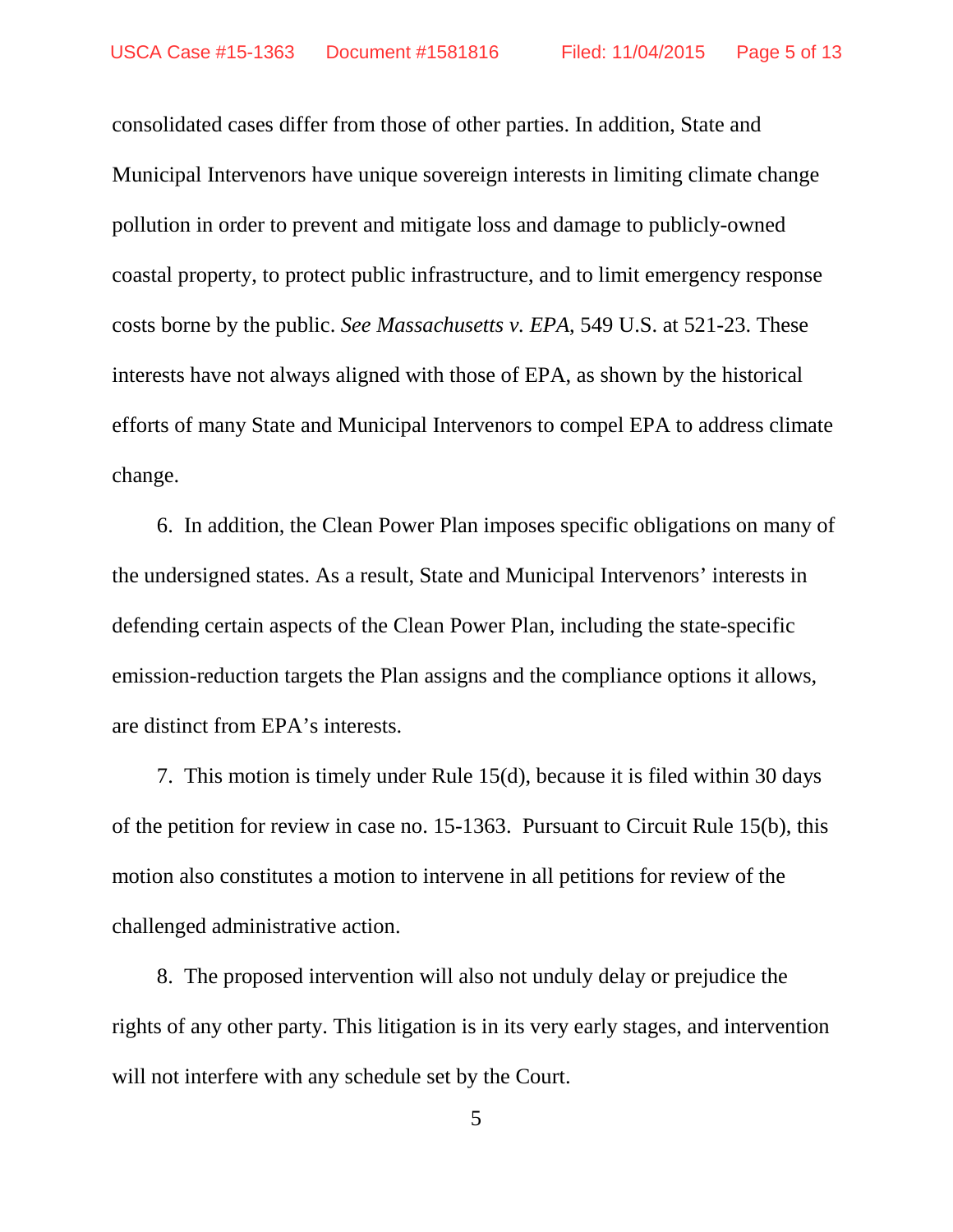9. Counsel for State and Municipal Intervenors sought the position of Respondents and Petitioners in Case No. 15-1363 and the cases consolidated therewith by electronic mail communication to counsel of record at 9 A.M. EST on November 3. Counsel for Respondents has stated that they do not oppose the motion. Counsel for Petitioners in Cases No. 15-1378, 15-1379, 15-1393 & 15- 1398 have stated that they do no oppose the motion. Counsel for Petitioners in Cases No. 15-1363, 15-1367, 15-1368, 15-1370, 15-1373, 15-1374, 15-1380, 15- 1382 and 15-1386 have stated that they take no position on the motion. Counsel for Petitioners in the remaining consolidated cases had not stated a position as of the time of this filing.

10. Counsel for the State of New York represents that the other parties listed in the signature blocks below consent to the filing of this motion.

For the foregoing reasons, State and Municipal Intervenors respectfully request that this Court grant their motion to intervene.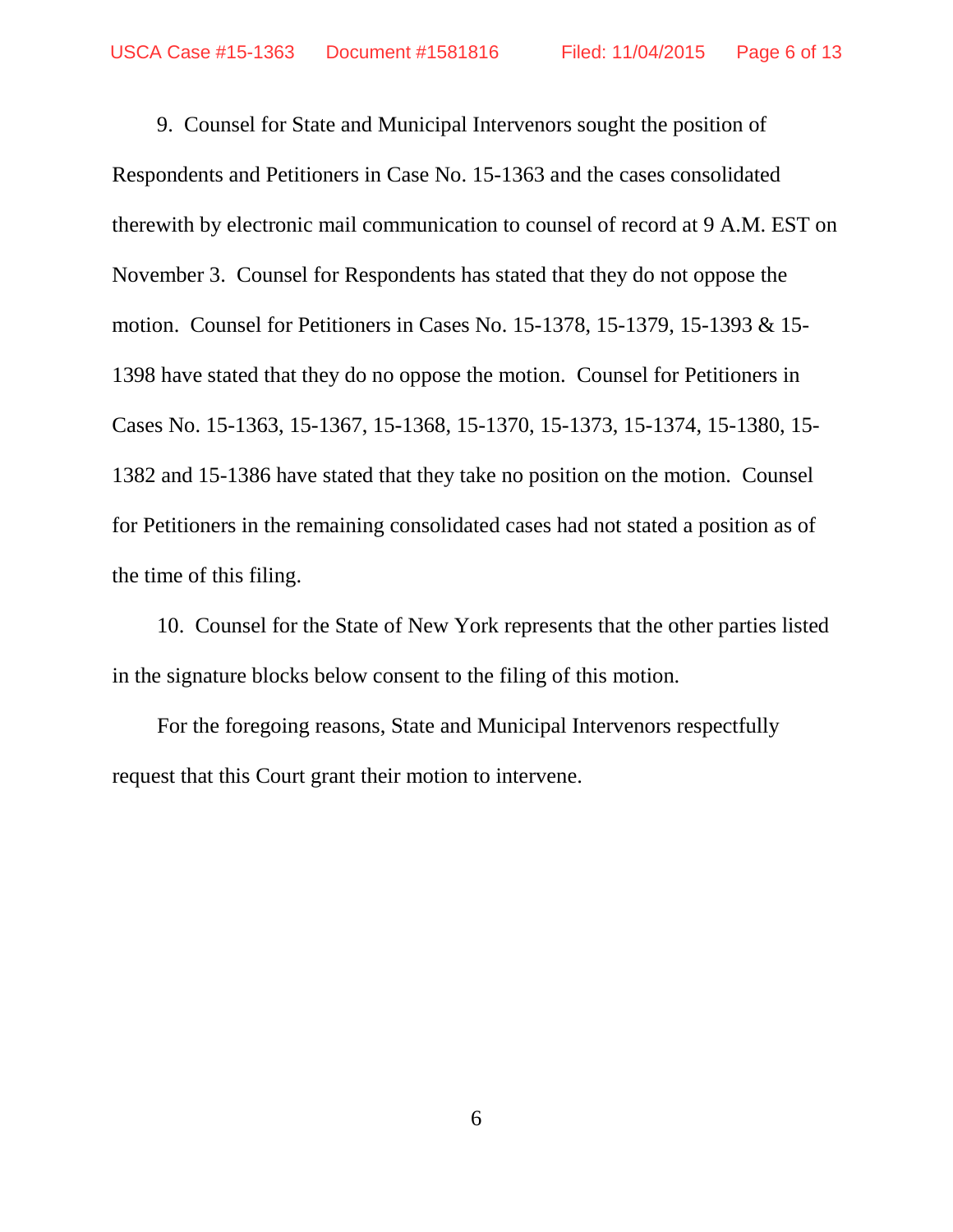# Dated: November 4, 2015 Respectfully Submitted,

# FOR THE STATE OF NEW YORK

# ERIC T. SCHNEIDERMAN ATTORNEY GENERAL

By: /s Brian Lusignan

Barbara D. Underwood Solicitor General Steven C. Wu Deputy Solicitor General Karen Lin Bethany A. Davis Noll Assistant Solicitors General Michael J. Myers Morgan A. Costello Brian Lusignan Assistant Attorneys General Environmental Protection Bureau The Capitol Albany, NY 12224 (518) 776-2400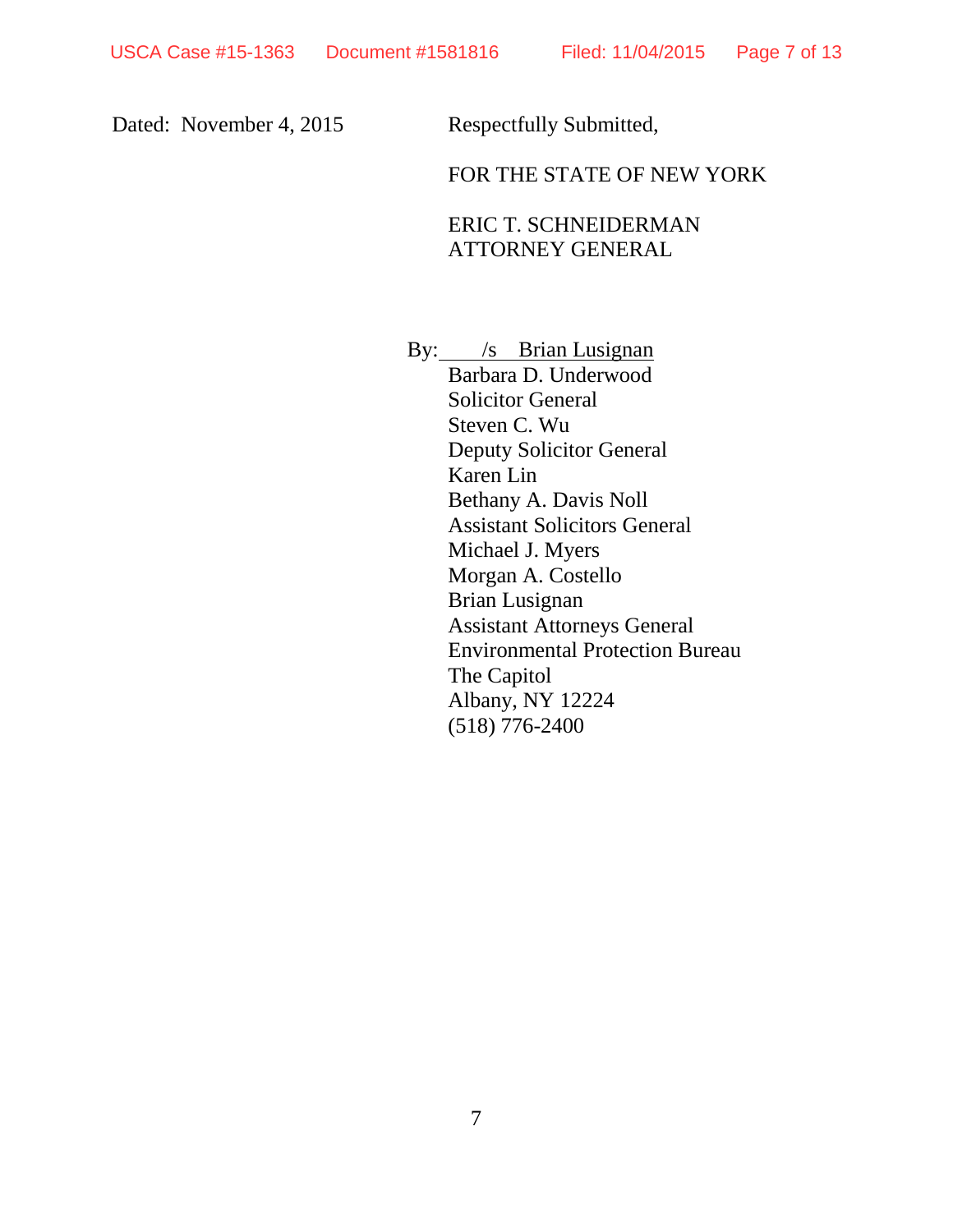## FOR THE STATE OF CALIFORNIA

## KAMALA D. HARRIS

ATTORNEY GENERAL Robert W. Byrne Sally Magnani Senior Assistant Attorneys General Gavin G. McCabe David A. Zonana Supervising Deputy Attorneys General Jonathan Wiener M. Elaine Meckenstock Raissa Lerner Deputy Attorneys General 1515 Clay Street Oakland, CA 94612 (510) 622-2100

Attorneys for the State of California, by and through Governor Edmund G. Brown, Jr., the California Air Resources Board, and Attorney General Kamala D. Harris

# FOR THE STATE OF **CONNECTICUT**

GEORGE JEPSEN ATTORNEY GENERAL Matthew I. Levine Kirsten S. P. Rigney Scott N. Koschwitz Assistant Attorneys General Office of the Attorney General P.O. Box 120, 55 Elm Street Hartford, CT 06141-0120 (860) 808-5250

#### FOR THE STATE OF DELAWARE

MATTHEW P. DENN ATTORNEY GENERAL Valerie S. Edge Deputy Attorney General Delaware Department of Justice 102 West Water Street, 3d Floor Dover, DE 19904 (302) 739-4636

#### FOR THE STATE OF HAWAII

DOUGLAS S. CHIN ATTORNEY GENERAL William F. Cooper Deputy Attorney General 425 Queen Street Honolulu, HI 96813 (808) 586-1500

#### FOR THE STATE OF ILLINOIS

LISA MADIGAN ATTORNEY GENERAL Matthew J. Dunn Gerald T. Karr James P. Gignac Assistant Attorneys General 69 W. Washington St., 18th Floor Chicago, IL 60602 (312) 814-0660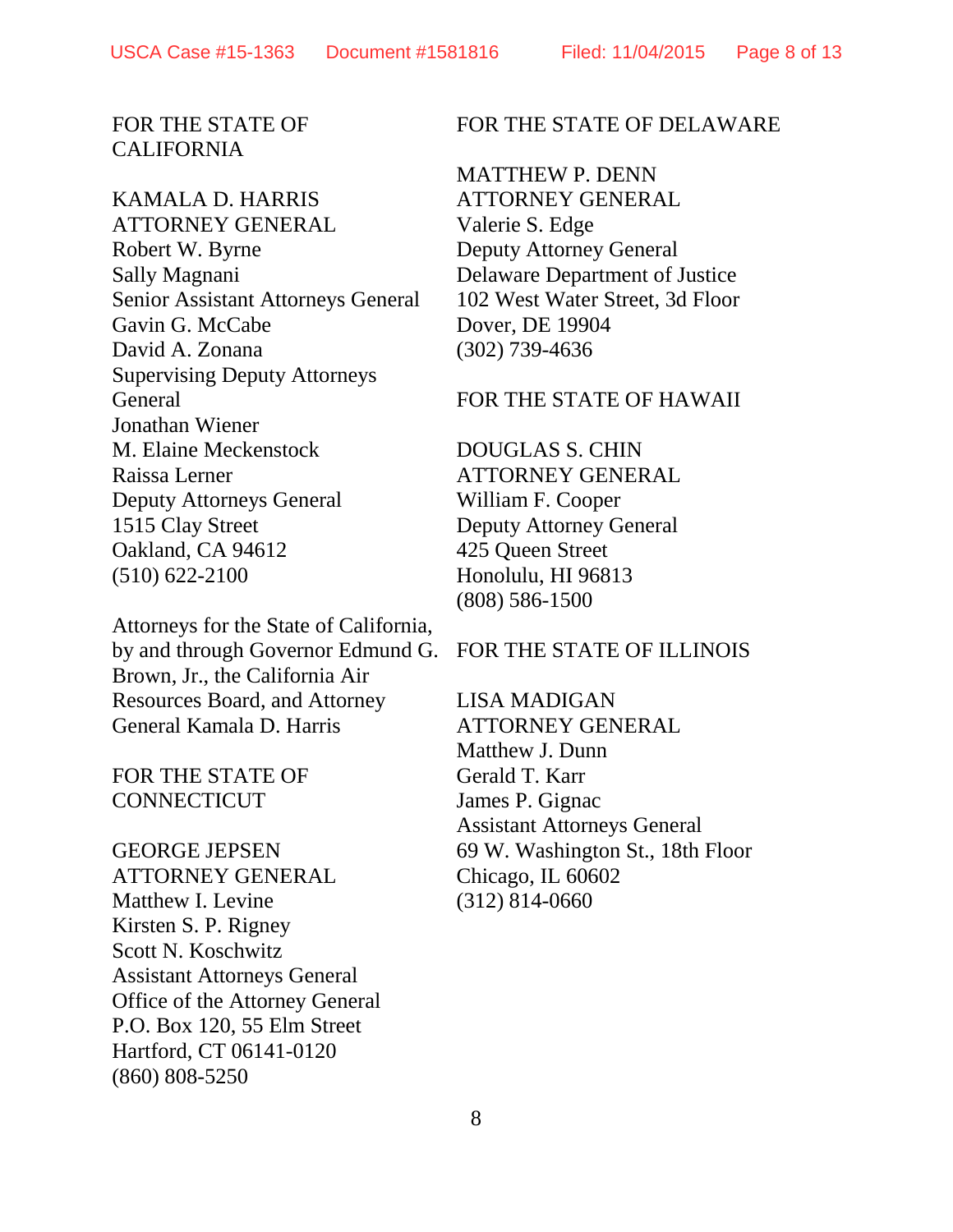#### FOR THE STATE OF IOWA

TOM MILLER ATTORNEY GENERAL Jacob Larson Assistant Attorney General Environmental Law Division Lucas State Office Building 321 E. 12th St., Room 18 Des Moines, Iowa 50319 (515) 281-5351

## FOR THE STATE OF MAINE

JANET T. MILLS ATTORNEY GENERAL Gerald D. Reid Natural Resources Division Chief 6 State House Station Augusta, ME 04333 (207) 626-8800

FOR THE STATE OF MARYLAND

BRIAN E. FROSH ATTORNEY GENERAL Thiruvendran Vignarajah Deputy Attorney General  $200$  St. Paul Place,  $20<sup>th</sup>$  Floor Baltimore, MD 21202 (410) 576-6328

## FOR THE COMMONWEALTH OF **MASSACHUSETTS**

MAURA HEALEY ATTORNEY GENERAL Melissa A. Hoffer Christophe Courchesne Assistant Attorneys General Environmental Protection Division One Ashburton Place, 18<sup>th</sup> Floor Boston, MA 02108 (617) 963-2423

# FOR THE STATE OF **MINNESOTA**

LORI SWANSON ATTORNEY GENERAL Karen D. Olson Deputy Attorney General Max Kieley Assistant Attorney General 445 Minnesota Street, Suite 900 St. Paul, MN 55101-2127 (651) 757-1244

Attorneys for Proposed Intervenor State of Minnesota, by and through the Minnesota Pollution Control Agency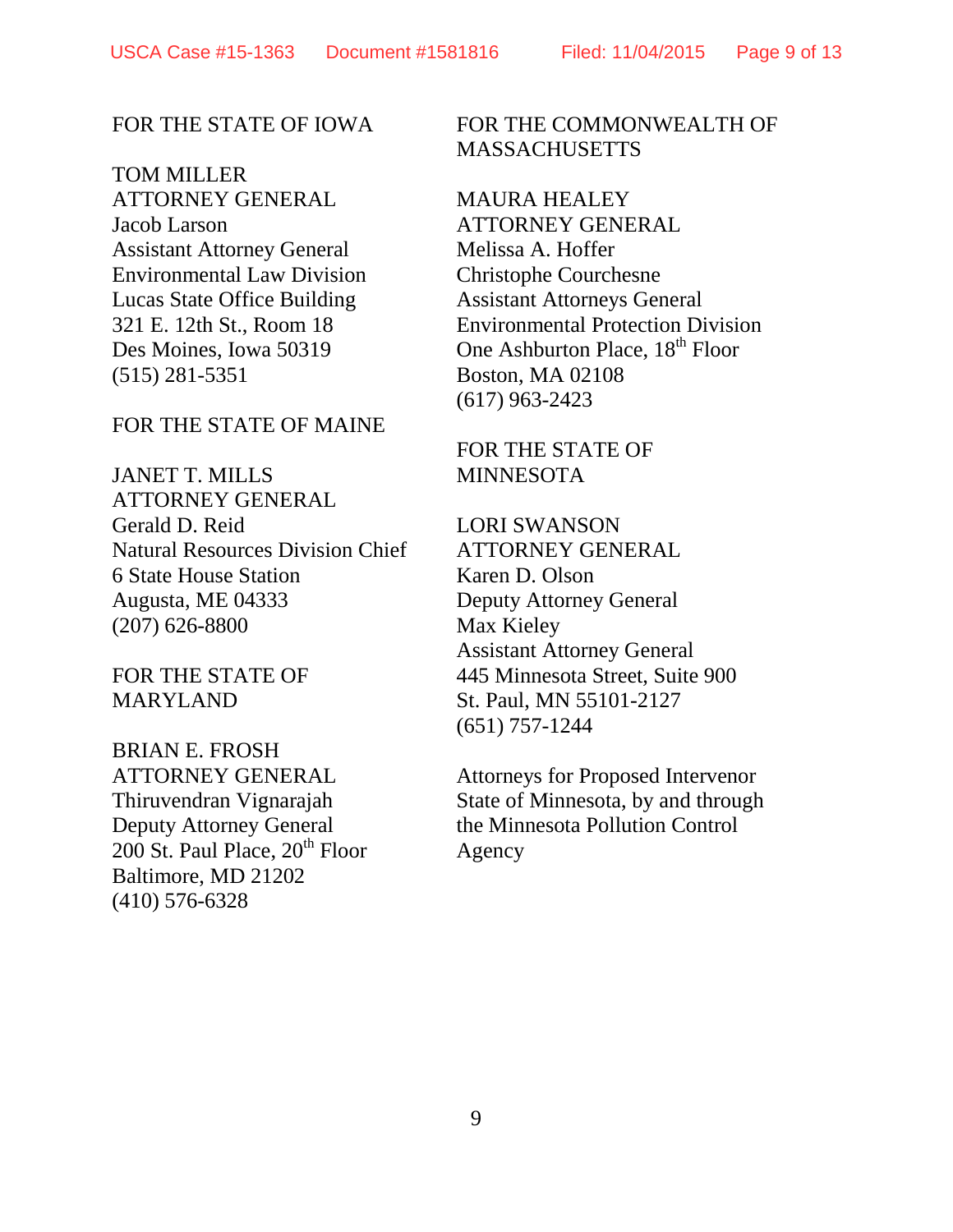FOR THE STATE OF NEW HAMPSHIRE

JOSEPH A. FOSTER ATTORNEY GENERAL K. Allen Brooks Senior Assistant Attorney General Chief, Environmental Bureau 33 Capitol Street Concord, NH 03301 (603) 271-3679

FOR THE STATE OF NEW **MEXICO** 

FOR THE STATE OF RHODE ISLAND

PETER F. KILMARTIN ATTORNEY GENERAL Gregory S. Schultz Special Assistant Attorney General Rhode Island Department of Attorney General 150 South Main Street Providence, RI 02903 (401) 274-4400

FOR THE STATE OF VERMONT

HECTOR BALDERAS ATTORNEY GENERAL Tannis Fox Assistant Attorney General Office of the Attorney General 408 Galisteo Street Villagra Building Santa Fe, NM 87501 (505) 827-6000

#### FOR THE STATE OF OREGON

ELLEN F. ROSENBLUM ATTORNEY GENERAL Paul Garrahan Attorney-in-Charge Natural Resources Section Oregon Department of Justice 1162 Court Street NE Salem, OR 97301-4096 (503) 947-4593

WILLIAM H. SORRELL ATTORNEY GENERAL Thea Schwartz Assistant Attorney General Office of the Attorney General 109 State Street Montpelier, VT 05609-1001 (802) 828-2359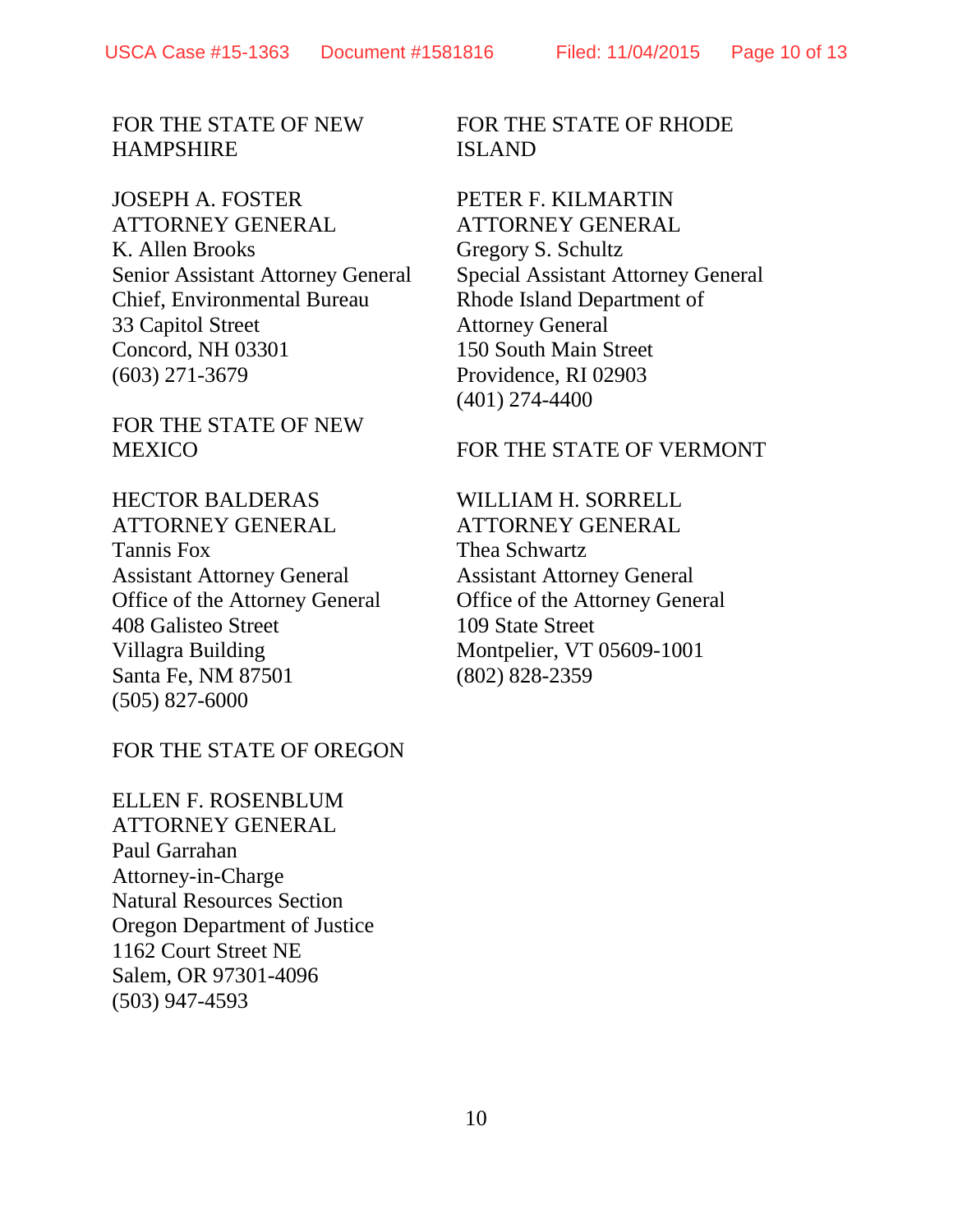## FOR THE COMMONWEALTH OF VIRGINIA

MARK HERRING ATTORNEY GENERAL John W. Daniel, II Deputy Attorney General Lynne Rhode Senior Assistant Attorney General and Chief Matthew L. Gooch Assistant Attorney General Environmental Section Office of the Attorney General 900 East Main Street Richmond, VA 23219 (804) 225-3193

FOR THE STATE OF WASHINGTON

# ROBERT W. FERGUSON ATTORNEY GENERAL Leslie R. Seffern Assistant Attorney General Office of the Attorney General P.O. Box 40117 Olympia, WA 98504-0117 (360) 586-4613

#### FOR THE DISTRICT OF COLUMBIA

KARL A. RACINE ATTORNEY GENERAL James C. McKay, Jr. Senior Assistant Attorney General Office of the Attorney General 441 Fourth Street, NW Suite 630 South Washington, DC 20001 (202) 724-5690

#### FOR THE CITY OF BOULDER

TOM CARR CITY ATTORNEY Debra S. Kalish City Attorney's Office 1777 Broadway, Second Floor Boulder, CO 80302 (303) 441-3020

#### FOR THE CITY OF CHICAGO

BENNA RUTH SOLOMON Deputy Corporation Counsel 30 N. LaSalle Street, Suite 800 Chicago, IL 60602 (312) 744-7764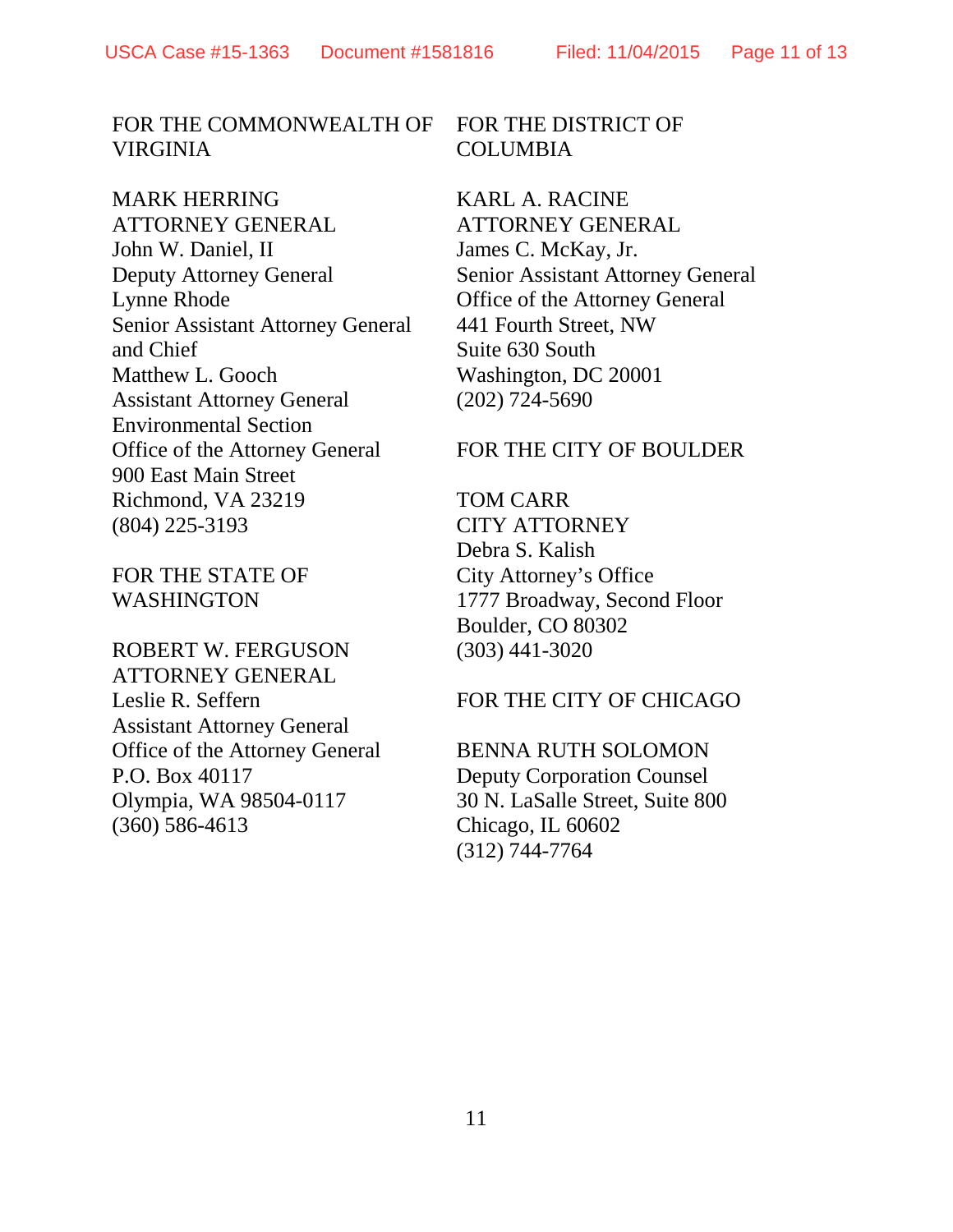## FOR THE CITY OF NEW YORK

ZACHARY W. CARTER CORPORATION COUNSEL Carrie Noteboom Senior Counsel New York City Law Department 100 Church Street New York, NY 10007 (212) 356-2319

FOR THE CITY OF PHILADELPHIA

SHELLEY R. SMITH CITY SOLICITOR Scott J. Schwarz Patrick K. O'Neill Divisional Deputy City Solicitors The City of Philadelphia Law Department One Parkway Building 1515 Arch Street,  $16^{th}$  Floor Philadelphia, PA 19102-1595 (215) 685-6135

FOR THE CITY OF SOUTH MIAMI

THOMAS F. PEPE CITY ATTORNEY City of South Miami 1450 Madruga Avenue, Ste 202 Coral Gables, Florida 33146 (305) 667-2564

## FOR BROWARD COUNTY, FLORIDA

JONI ARMSTRONG COFFEY COUNTY ATTORNEY Andrew J. Meyers Chief Deputy County Attorney Mark A. Journey Assistant County Attorney Broward County Attorney's Office 155 S. Andrews Avenue, Room 423 Fort Lauderdale, FL 33301 (954) 357-7600